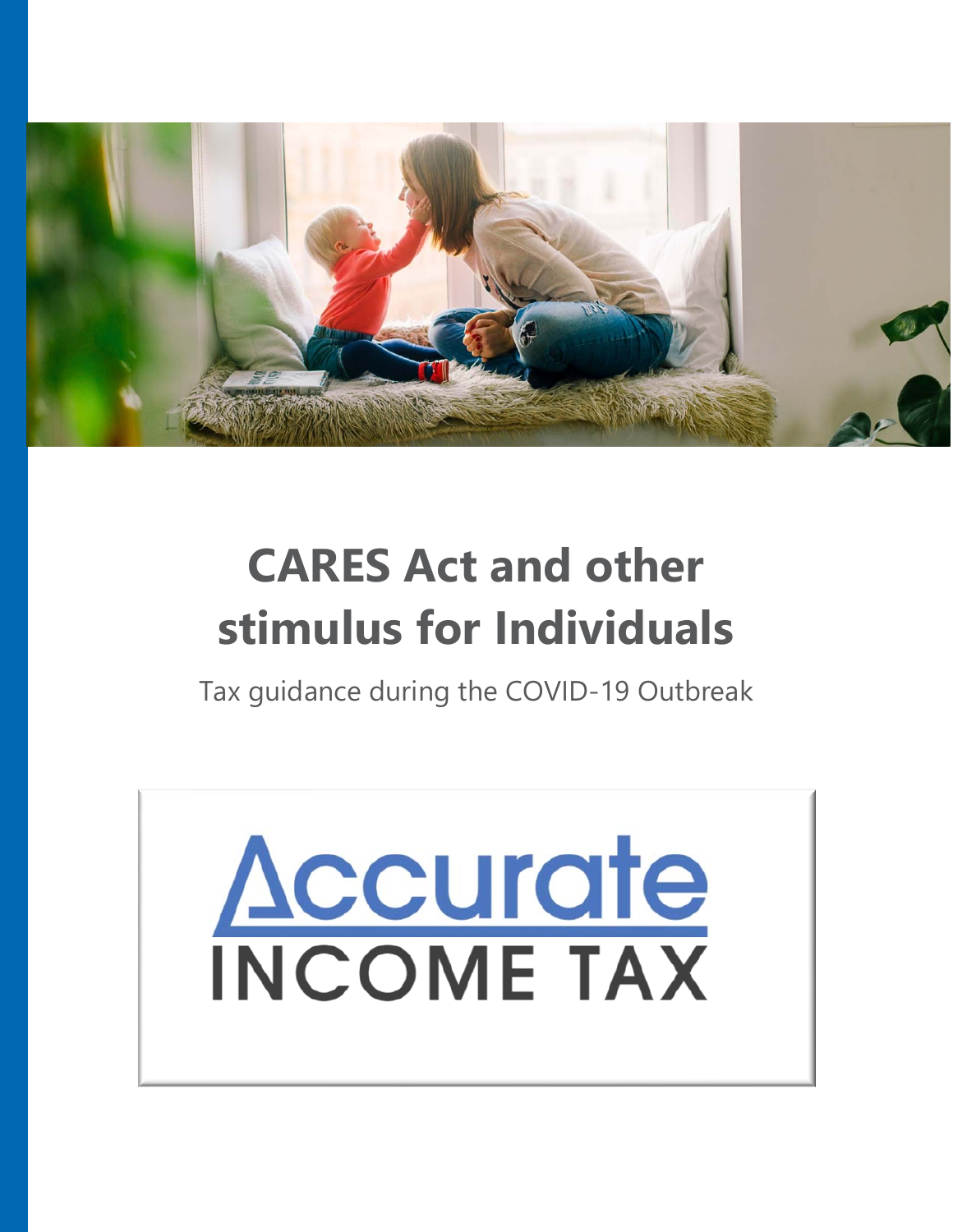#### **We are facing uncertain times…**

COVID-19 is forcing all businesses and individuals to adjust in a multitude of ways. We all are rightfully concerned what this means as we navigate this unprecedented period.

**Our mission is to help you thrive**. Details are changing rapidly, but below is the latest on what we know. Please share this information with those you care about. Check our website at www.accuratetaxnashville

To your health,

Accurate Income Tax

#### **Here are the changes you should be aware of:**

- 1. **Delayed** filing and payment date
- 2. **Stimulus** payments
- 3. **Charitable contributions**
- 4. Suspension of **student loan payments**
- 5. Expansion of **unemployment insurance** eligibility
- 6. Retirement account **distributions**
- 7. Suspension of **IRS collection** activities
- 8. **Miscellaneous** provisions

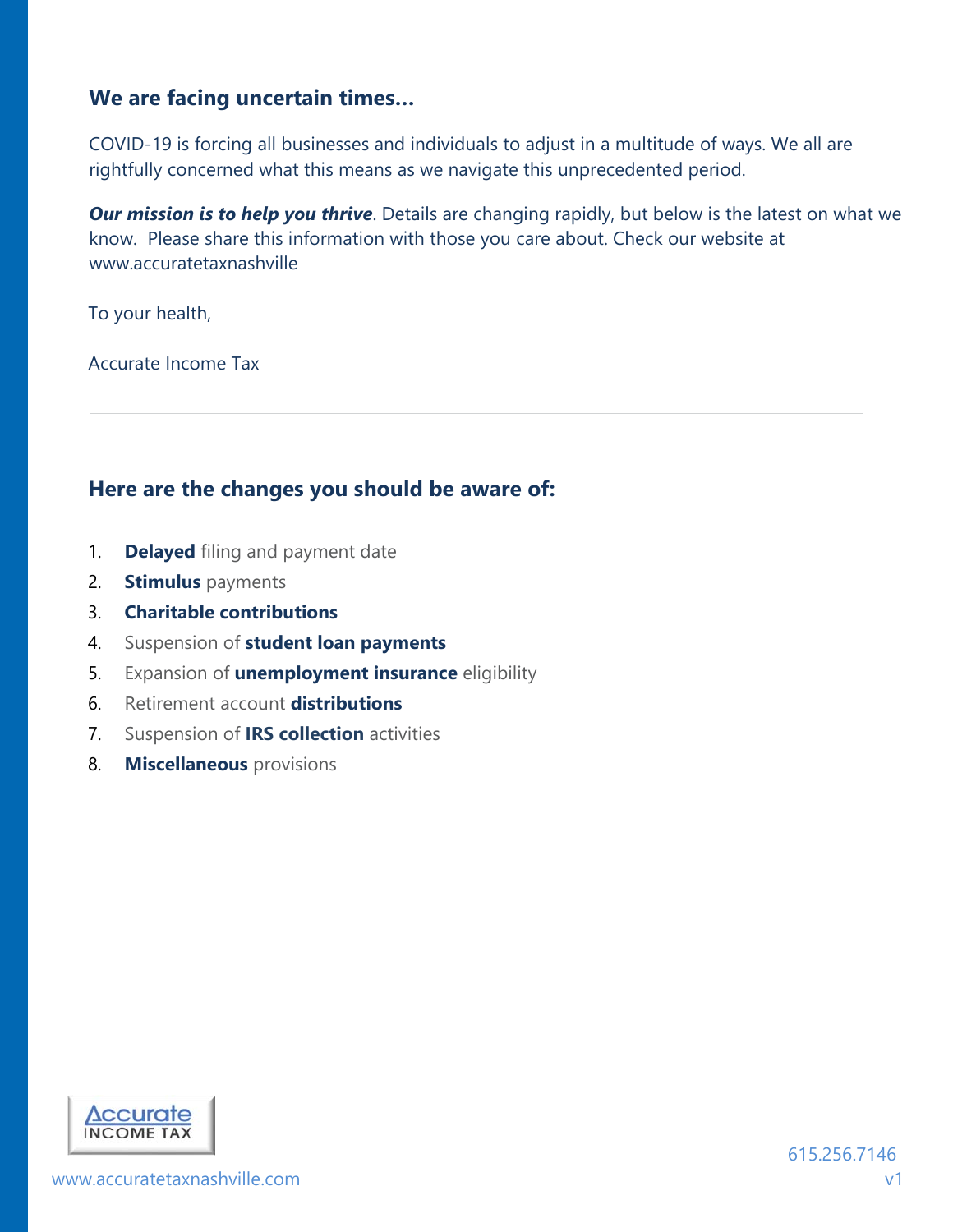# **1. Delayed filing and payment date**

#### **Internal Revenue Service**

Individual tax return filing and payment date has been moved from April 15<sup>th</sup> to July 15<sup>th</sup>. Estimated payments from April 15<sup>th</sup> have also been postponed. For detailed information visit IRS FAQ at https://www.irs.gov/newsroom/filing-and-payment-deadlines-questions-and-answers.

**Note:** IRA Contribution deadline was also part of the extension.

**Note 2:** The June 15<sup>th</sup> estimated tax deadline has not been extended at this time.

#### **TN Department of Revenue**

Individual tax return filing and payment date have been extended to match the IRS due date of July  $15<sup>th</sup>$ 

#### **Other States**

Many states are following the IRS's lead. For details on any specific state, the AICPA is maintaining a comprehensive list here:

https://www.aicpa.org/content/dam/aicpa/advocacy/tax/downloadabledocuments/coronavirusstate-filing-relief.pdf

## **2. Stimulus Payments**

Rumors and conjecture are traveling rapidly. You'll find the most up to date information from the horse's mouth (the IRS itself) at https://www.irs.gov/coronavirus.

#### **Who?**

IRS will use your 2019 if already filed or your 2018 tax return.

**Note:** Despite options given by the bill, IRS.gov states "People who typically do not file a tax return will need to file a simple tax return." We don't know what that looks like just yet.

**Note 2:** It's not clear what cutoff date IRS will use for filed 2019 returns. So file fast if 2019's tax return will get you a larger check than 2018's tax return.

#### **How Much**

| <b>Filing Status</b> | Base Amount |                      |
|----------------------|-------------|----------------------|
| Single               | \$1,200     | PLUS \$500 per child |
| Married              | \$2,400     |                      |

**Note:** Child is defined as those *under* 17 as of 12/31/2020.

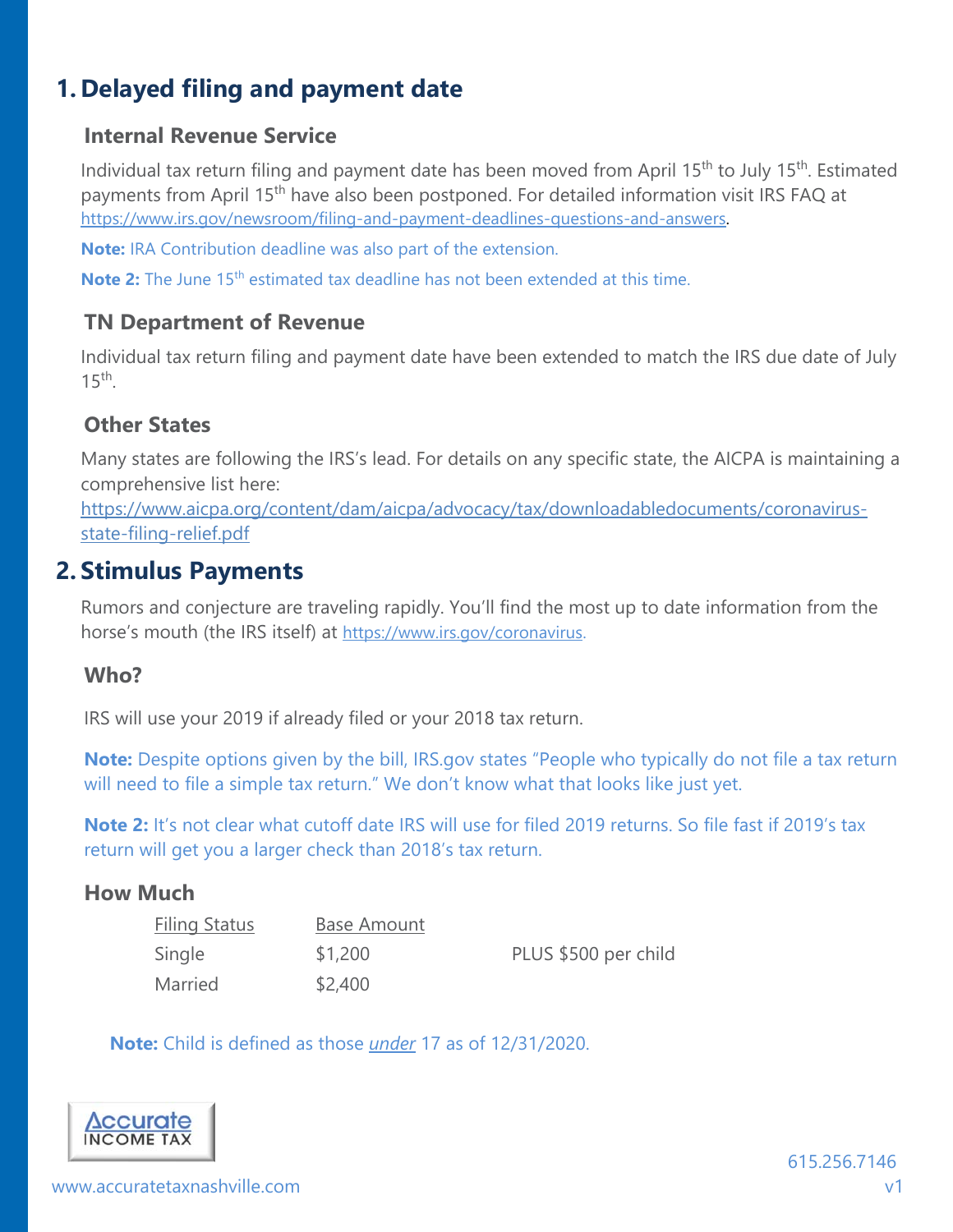The amount received will be reduced by \$5 for every \$100 of adjusted gross income (AGI) in excess of the threshold amount.

| <b>Filing Status</b> | <b>Threshold Amount</b> |
|----------------------|-------------------------|
| Single               | \$75,000                |
| Married Filing Joint | \$150,000               |
| Head of Household    | \$112,500               |

#### **When**

As soon as possible! IRS will mail a notice to the taxpayer within 15 days of payment with details.

#### **How**

IRS wants to direct deposit this money since it has limits check mailing capacity. It is planning on developing a web site for you to update your banking information.

#### **2020 Tax Return**

This is an advance payment of a new tax credit for 2020, and it's not income that will be taxed later. If you don't get the amount you deserve, you'll get more money when you file next year. **Note:** While unclear, we don't expect you to pay back excess you receive now. No formal guidance has been issued just yet.

## **3. Charitable Contributions**

The act allows for an "above-the-line" deduction of up to \$300 that will reduce your AGI. This new deduction permanent tax law (not limited to 2020 tax returns).

**Note:** We expect this will lower your income and allow for a higher subsidy for Marketplace based health insurance.

## **4. Student Loan Payments**

Federally held student loan payments (principal and interest) as suspended through September 30<sup>th</sup>, 2020. This will be done automatically, no action is required on the borrowers behalf. Private student loans are up to the individual servicer. Details from the Department of Education can be found at https://studentaid.gov/announcements-events/coronavirus.

## **5. Unemployment Benefits**

Many self-employed individuals (including independent contractors) are now eligible for benefits if they have been affected by COVID-19. The list of "covered individuals" is long but does not include those who can work from home or who are receiving paid leave. Contact your local unemployment office for more details.

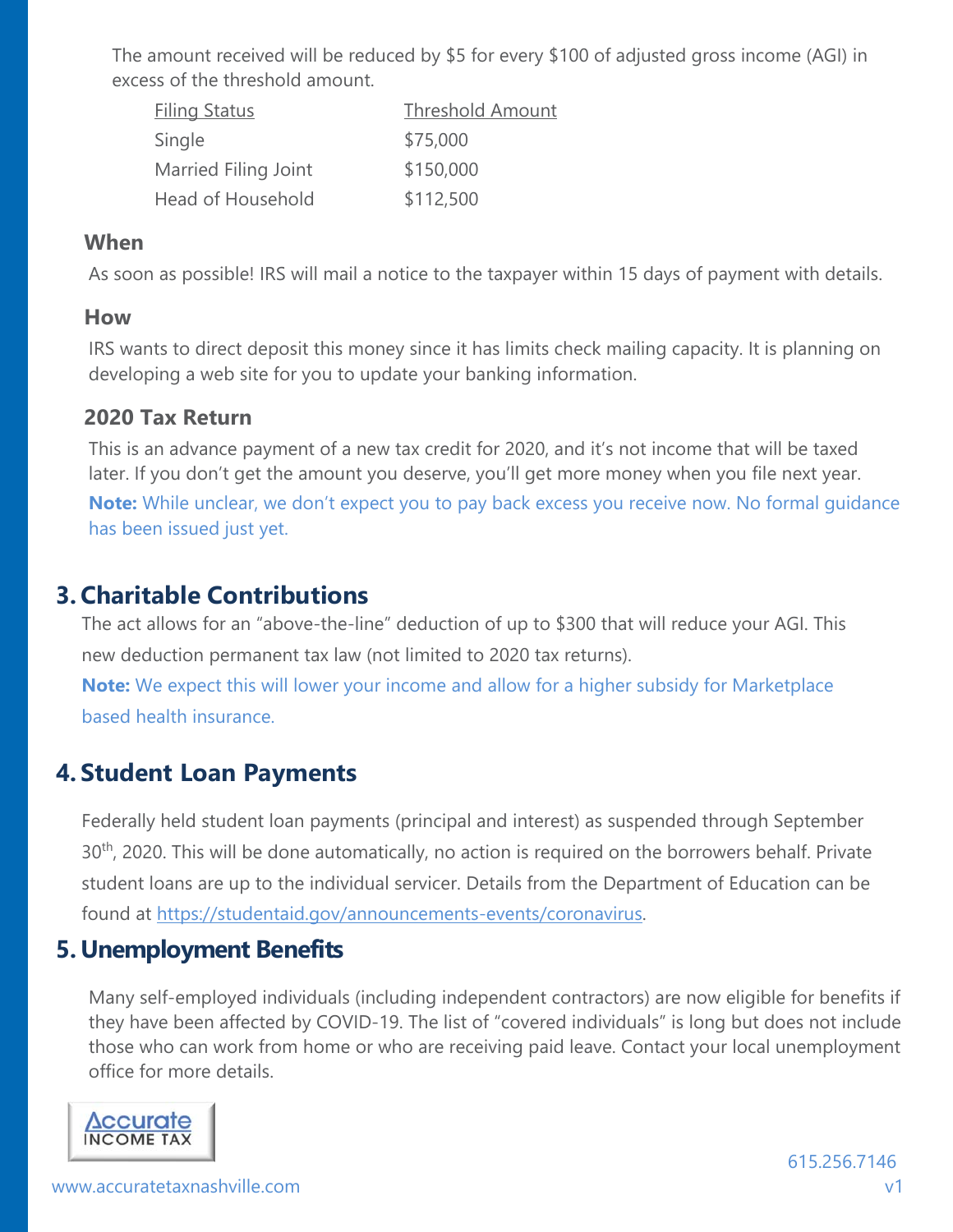## **6. Retirement Plans**

#### **Early Withdrawals**

The 10% early withdrawal penalty is waived for up to \$100,000 distributed from qualified retirement plans for virus related distributions (Those who experience adverse financial consequences due to the virus.).

Additionally, any income from an early withdrawal is subject to tax over a three-year period. You may re-contribute the withdrawn amounts during the three years as well.

**Note:** Your tax advisor will be instrumental in helping you determine the optimal three-year strategy to minimize income tax.

#### **Required Distributions**

All required minimum distributions (RMDs) have been waived for 2020. **Note:** If you took your RMD within the last 60 days, you may return it.

## **7. IRS Collections**

#### **Collections**

IRS is generally suspending all new collection activity. New audits and examinations will not be started, and new cases will not be forwarded to collections. Details can be found at https://www.irs.gov/newsroom/irs-unveils-new-people-first-initiative-covid-19-effort-temporarilyadjusts-suspends-key-compliance-program

#### **Installment Agreements**

For existing installment agreements, payments between April 1 and July 15<sup>th</sup> are suspended. **Note:** Those with direct debit installment agreements "may suspend payments during this period if they prefer." While unclear, we believe you must contact the IRS for this suspension.

## **8. Miscellaneous provisions**

- A safe harbor from the definition of a high deductible health plan permitting telehealth services to be included, even though such services do not carry a deductible;
- The inclusion of over-the-counter menstrual products as qualified medical expenses for purposes of distributions from health savings accounts and health flexible spending arrangements;